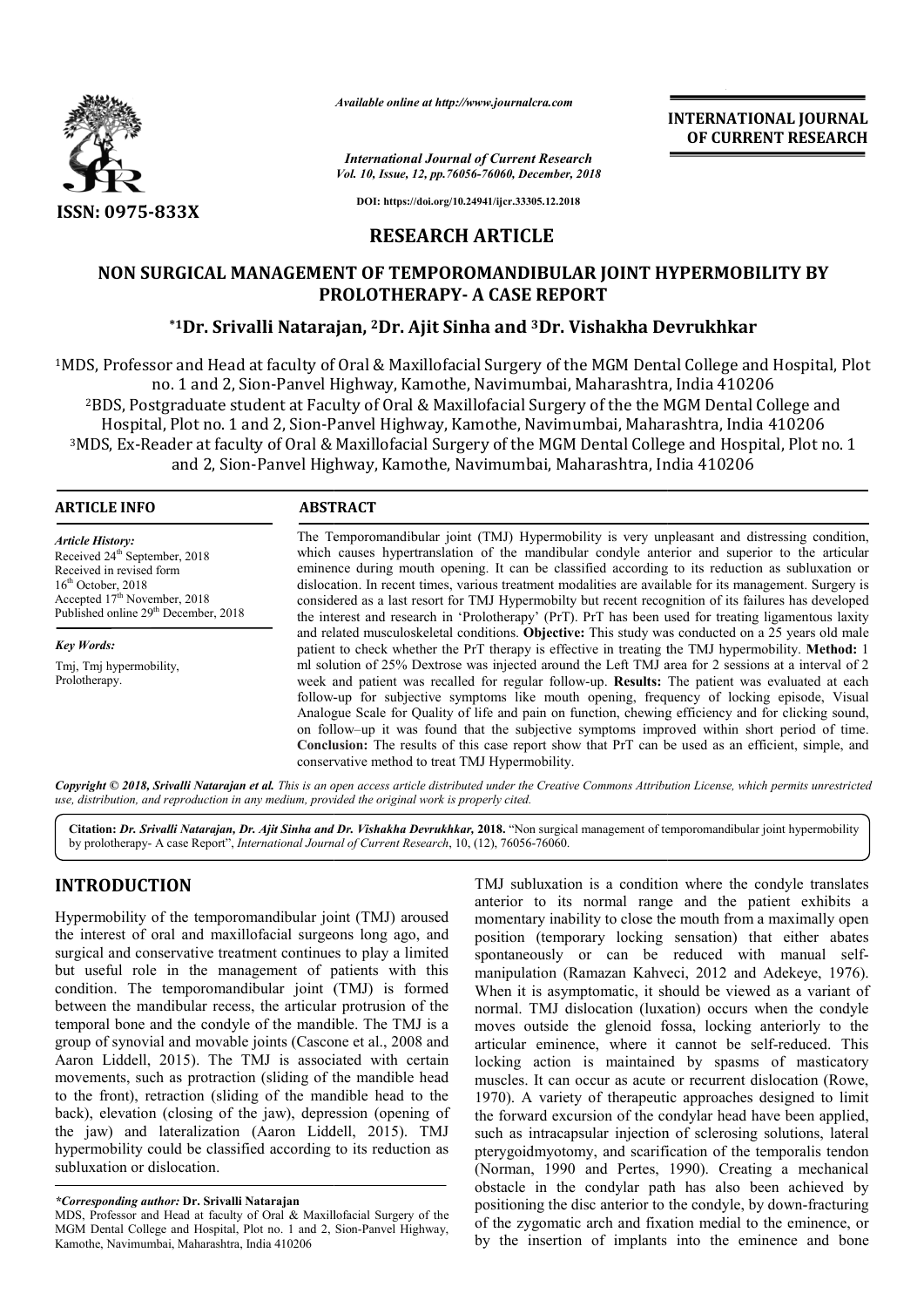grafting augmentation or application of a well-designed alloplastic impediment with Vitallium mesh or titanium plates. Removal of the mechanical obstacles in the condylar path occurs, thereby permitting free movement of the condyle; such procedure is eminectomy, which has been used with satisfactory results and efficacy. However, improved interventions with simple procedures and predictable benefits are still expected by patients and stomatological clinicians. Hypertonic dextrose is the most commonly used prolotherapy solution, with favorable outcomes shown in multiple clinical trials. It is inexpensive, readily available, and reported to be safe. Proliferative injection therapy (prolotherapy), also known as ''stimulation injection,'' has been used to improve ligament, tendon, and joint healing for more than 60 years (Orhan, 2009). Prolotherapy, the rehabilitation of ligaments or tendons by induced proliferation of cells by using dextrose, is a noninvasive and effective method for the treatment of temporomandibular joint (TMJ) subluxation. We hereby present a case report of a patient who had presented with Chronic Recurrent TMJ subluxation and was treated with the Prolotherapy using 25% Dextrose solution.

#### **MATERIALS AND METHODS**

A 27year-old patient came to the maxillofacial outpatient department who complained that the he had Recurrent lock jaw since last three years on wide opening of his mouth. On examination, the patient had pain on his left side preauricular region with no clicking sound and unassisted mouth opening reduced to 3 cm. There was lower midline shift 3 mm towards left side while opening mouth. Lateral excursive & protrusive movements were limited. Clicking sounds and muscle tenderness in the region of masseter on left side were also present. On intraoral examination, no soft tissue deformity detected, no signs of attrition of teeth were seen, occlusion is angle's class 1 on right side, there were 15 & 47 missing. The TMJ open & close view was done for the patient. The digital lateral double TMJ radiographs, open position, showed presence of left condyles anterior to the articular eminence in varying degrees. After evaluating the clinical and radiographic examination we have reached at the differential diagnosis of Tmj hypermobility, this could be either chronic recurrent Tmj dislocation or Tmj subluxation the another possibility is internal disc derangement for which MRI is needed as our patient is unable to afford the investigation, we have choosen prolotherapy for the treatment. The technique of prolotherapy is outlined as follows. The skin of the preauricular region was disinfected with iodine solution and cleansed with alcohol afterward. Because the TMJ disc usually displaces anteriorly, the main aim was to provide healing of detrided posterior disc attachment. Posterior joint space was located through palpating the lateral pole of the condyle as the patient opens and closes his/her mouth. The depression just anterior to the tragus was marked with a skin marker pen as the posterior disc attachment reference. The second reference point for injection was the superior joint space and the TMJ capsule. Lateral pterygoid muscle attachment was the third reference point to be injected owing to the laxity of this muscle. For the first injection into posterior disc attachment, the patients were asked to keep their mouths open to avoid moving the condyle back to the glenoid fossa and onto a needle. The target was the depressed area just anterior to the tragus of the ear. After pricking the marked skin using a 30-gauge needle, the needle was directed medially and anteriorly to avoid penetrating into the outer ear canal, then the

medial wall of the glenoid fossa was encountered and 1 mL of PrT solution was injected here. After penetrating the skin.



**Figure 1. Clinical picture of patient**



**Figure 2. A digital lateral double TMJ radiograph showing left condyle just anterior to the articular eminence in the open position**



**Figure 3. A digital orthopantamogram showing flattening of articular eminence anterior to left condyle.**

On the second reference point, the needle was moved deep until the medial wall of the fossa was filled with superior joint space injection while the patients' mouth was kept open and the 1-mL solution was injected. The final injection to the lateral pterygoid muscle attachment for strengthening the tendinous attachment to the disc was performed by asking patients to keep their mouths closed and pricking the marked skin at the depression just anterior to the condyle. The needle was directed medially and anteriorly, and after negative aspiration was achieved, injection of the 1 mL of solution was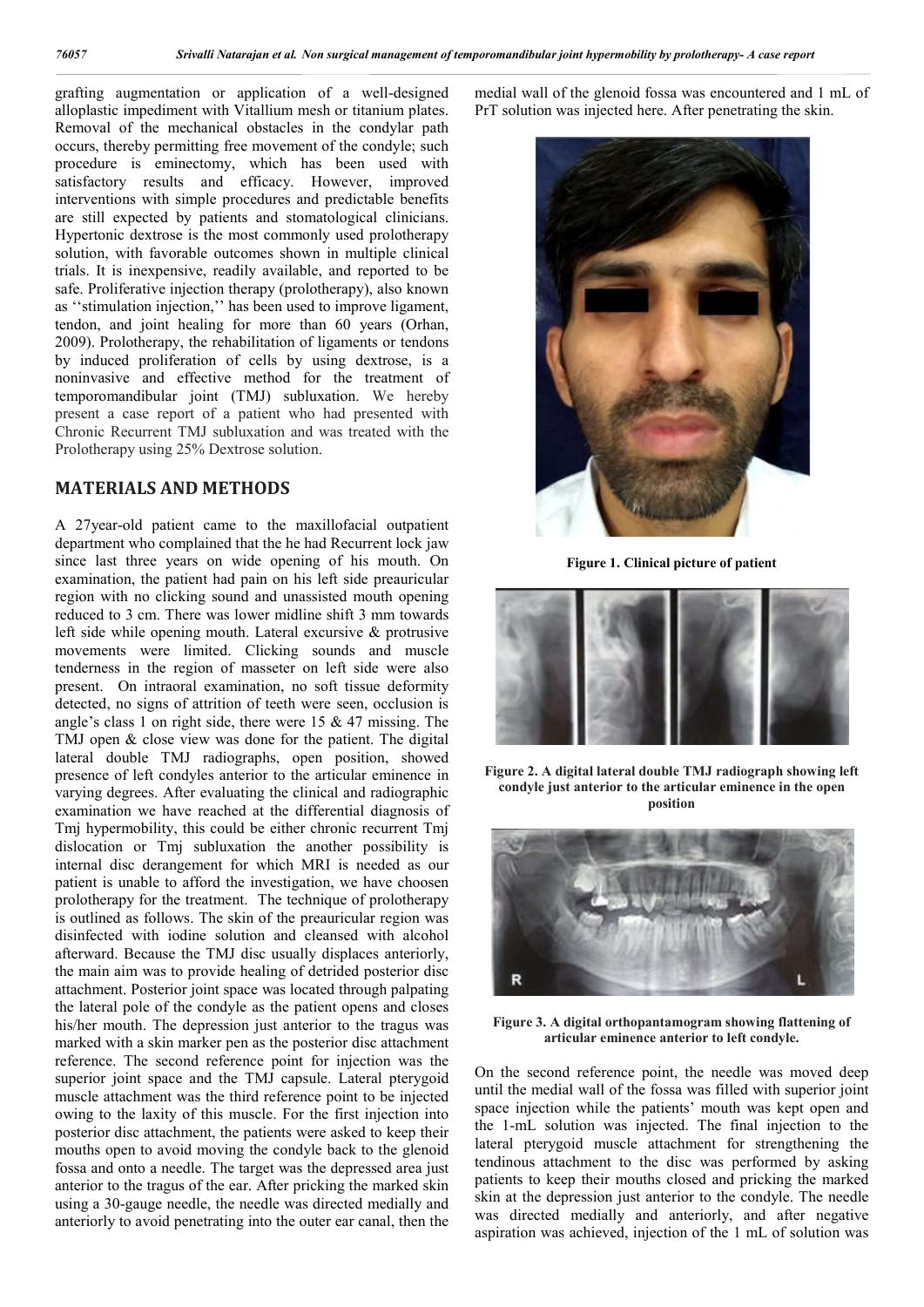performed. The PrT solution consisted of 1 mL of lignocaine hydrochloride and 1 mL of 25% dextrose. In the end, 1 mL of the solution was injected for each reference point. The aim of the local anesthesia was to provide postoperative comfort. The PrT procedure consisted of 2 sessions of injection of dextrose with a 2-week interval, and the patients were instructed to stop using anti-inflammatory drugs because of concerns that their anti-inflammatory action might interfere with the response to PrT. The patients were monitored for 1 hour for an allergic reaction and then were examined whether they have a post injection flare in pain level. The patients were also instructed to avoid forcing the TMJ while yawning, chewing, and speaking and have a soft diet for 2 weeks after each.



**Figure 4. The reference line for locating the articular fossa & point below this line indicates the site for insertion of needle.**

Injection Maximum mouth opening was measured before each session; also, TMJ pain on function, chewing function efficacy, and quality of life were measured using a visual analog scale (VAS) before each session. In addition, the frequency of locking episodes were assessed according to the number of locking episodes in a 4-week period between the dextrose injections. The patients were also examined on the account of presence of clicking sound before and after the surgery Pain evaluation was performed by asking the patients to assess their pain level as directly proportional on the VAS, beginning from 0 to 10. Chewing function efficacy was evaluated through marking the scale from 0 as no function to 10 as complete function. The patients were also asked to score their quality of life on a VAS, which was also done for chewing function efficacy. The measurements for all parameters that were performed previously were also done on the next PrT session.

### **RESULTS**

1-mL solution of 10% dextrose was injected around the TMJ of the patient for 2 sessions. The patient had only mild pain after the injection and no other complaint.

**Maximum Mouth Opening:** Maximum mouth opening was measured as the gap between the upper right first central incisor and the lower right first central incisor and decreased throughout 4 weeks with a 2-week period, which may be attributed to strengthening the ligaments.

**Frequency of Locking Episodes:** All patients had a history of TMJ dislocation. The frequency of locking episodes

significantly decreased after the first injection, patient had 4 luxations in a 2-week time after the first injection. These results indicated that the frequency of locking episodes decreased significantly.

**Visual Analog Scale Scores for Quality of Life:** According to the VAS scores for the quality of life, significant improvement from the preoperative values to the 2nd session was observed. The data obtained from the patients had shown a gradual increase between all sessions starting from the first session. Preoperative VAS score for quality of life was 3, whereas the end values rose up to 7.

**Visual Analog Scale Scores for Pain on Function:** Pain on function was common for all of the patients who have undergone PrT. Pain score levels were reduced significantly by the following injections of 25% dextrose solution. The mean (SD) pain score on the VAS scale for pain on function was 6 before the surgery, which decreased to 3 consistently from the first session to the end of the study.

**Chewing Function Efficacy:** Because of a luxation history and a weak lateral pterygoid muscle, the patient had a complaint of deficiency in their chewing function efficacy. Significant improvement in chewing function efficacy starting from the first injection was presented. Preoperative chewing function efficacy score was 5, whereas the end score after the 2nd session was 3.

**Clicking Sound:** Clicking sound was present in the patient at the beginning of the study. The sound was less after the first session. The patient had the less clicking sound with a decreased intensity at the end of the study.

### **DISCUSSION**

Many different surgical and nonsurgical techniques have been used to treat patients with chronic recurrent temporomandibular joint (TMJ) hypermobility (Cascone, 2008; Norman, 1990 and Pertes, 1990). The nonsurgical techniques consist of injecting different substances into the TMJ area. Prolotherapy has been used in clinical practice for more than 100 years to treat various chronic conditions under different terms, such as sclerotherapy, proliferative injection therapy, proliferant injection, regenerative injection therapy, and growth factor stimulation injection therapy (Aaron Liddell, 2015 and Rowe, 1970). It is an injection therapy consisting of repeated injections of an irritant solution at or near the site of connective tissue dysfunction over the course of several months (Kenneth Dean Reeves, 2016). Prolotherapy is an inter-ligamentous injection to enhance proliferation and regeneration of the tendons, ligaments and joint healing with a medicament that stimulate proliferation of fibrous tissue to repair and stabilize the fibro-osseous junctions (Hakala, 2015). This injection technique was first introduced in 1937 by Louis Schultz as an effective treatment for painful subluxation of the TMJ (Emad, 2010 and Co¨mert Kilic, 2016). Prolotherapy has also been advocated for the treatment of osteoarthritis and laxity of other joints, lower back pain, and headaches.

In a prospective study, Refai et al assessed the efficacy of dextrose PrT for the treatment of TMJ hypermobility. They demonstrated that PrT with 10% dextrose seemed promising for the treatment of symptomatic TMJ hypermobility (Schultz, 1937 and Reeves, 2000). Hakala and Ledermann presented the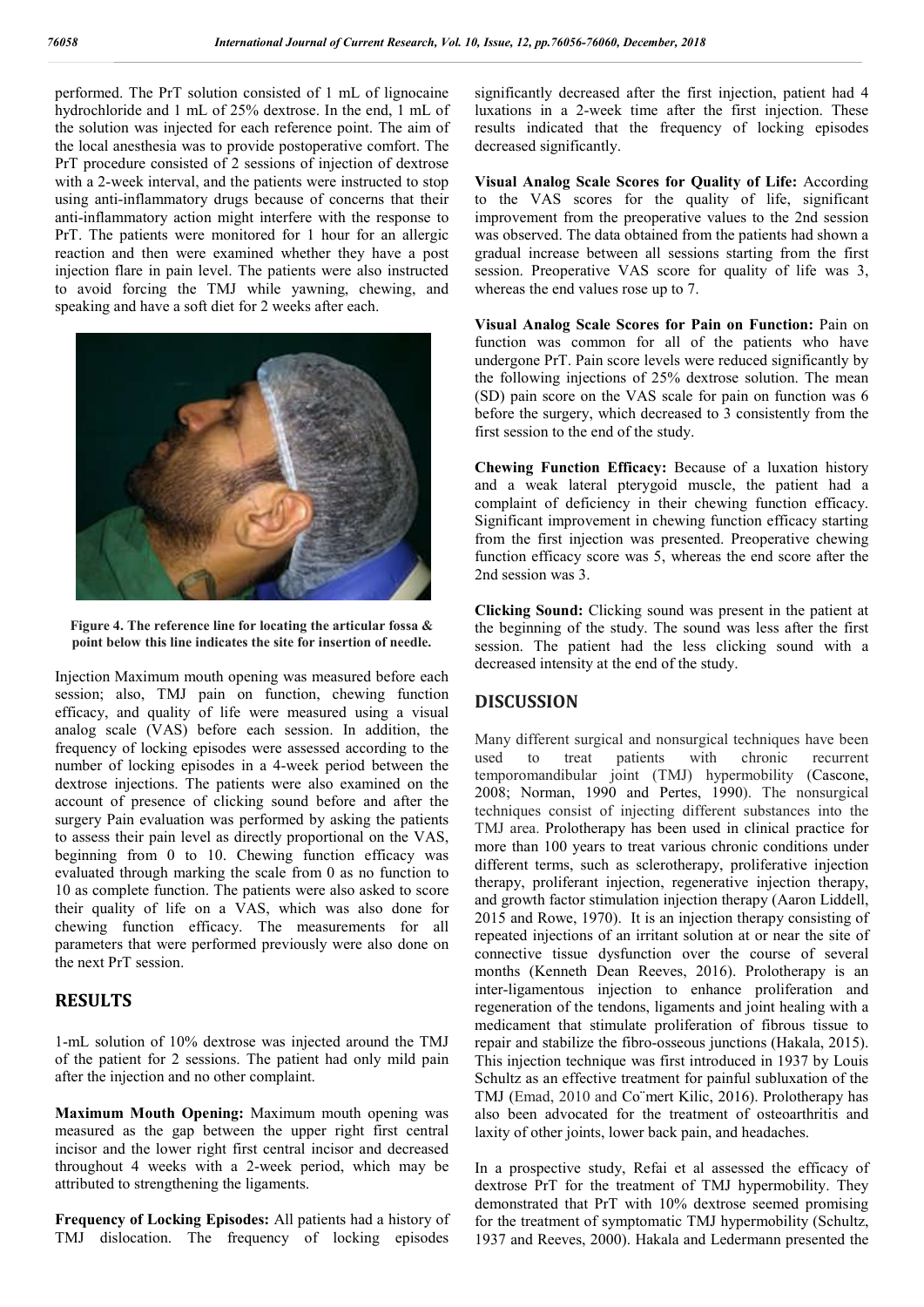clinical survey of 30 patients treated with PrT and documented the effectiveness of TMJ PrT, even in cases refractive to conventional treatment with an intraoral arthrosis, physical therapy, home exercises, and dietary restrictions. The results of this study showed that PrT could be very effective, even in this group of patients. Also, they speculated that PrT would be even greater when used in milder cases of temporomandibular dysfunction<sup>17</sup>. In a retrospective observational study, Alderman et al used the technique of dextrose PrT on patients who presented with more than 5 years of unresolved TMJ pain and dysfunction. They demonstrated that PrT was a treatment that can be considered for people with unresolved TMJ pain and dysfunction. Dextrose, the most common proliferant used in PrT, was used for stimulating inflammation because of its safe nature in comparison with different proliferants such as phenol-glucose-glycerin (P2G) and sodium morrhuate. Refai et al used 2 mL of 10% dextrose and 1 mL of 2% mepivacaine for each TMJ in a previous study of dextrose PrT for TMJ hypermobility, which consisted of a study group and a control group. Hakala and Ledermann applied 12.5% dextrose solution, which consists of 0.75 mL of 50% dextrose and 0.75 mL bacteriostatic water, and 1.5 mL of 2% lidocaine was injected to each TMJ. According to Hakala and Ledermann, precise concentration of solution was not critical because of the strong hypertonic nature of the solution to allow attraction of fibroblasts and to begin the regeneration process (Yelland, 2004).

Different proliferant irritants have been suggested for prolotherapy of the hyper-mobile joint. Dextrose was selected as the proliferant in the present case report because it is the most common proliferant used for prolotherapy (Hackett, 1962 and Hagberg, 2004). Dextrose is readily available and inexpensive when compared with other proliferants, and it also has a good safety profile. Different concentrations of dextrose ranging from 10% to 50% have been used as the prolotherapy agent for TMJ hypermobility. Dextrose concentrations >10% have been shown to be effective. The Concentration of the dextrose solution injected was 25% in our case report, which was manifested as the amounts that are enough to create inflammatory stimulus to strengthen ligaments. Our PrT solution included only dextrose and lignocaine. Dextrose was used for strengthening ligaments and inducing an inflammation, whereas the local anesthetic was used for postoperative comfort. We did not use bacteriostatic water unlike Hakala and Ledermann's study, which claims that symptoms of TMJ disorder are related to bacterial activity in TMJ synovial fluid. Hakala and Ledermann evaluated pain on palpation, clicking sound, and the maximum mouth opening. Pain and clicking parameters decreased significantly, but the maximum mouth opening improved according to their study results. Refai et al compared the PrT technique with a control group to manage TMJ hypermobility, and the parameters measured were TMJ pain on palpation, frequency of locking episodes, maximum mouth opening, and clicking sound. According to their study, pain on palpation decreased in both PrT group and control group injected with a local anesthetic. Frequency of luxations and clicking sound exhibited no significant difference in both groups, whereas the maximum mouth opening decreased significantly in the PrT group. In this current case report, pain on function, clicking sound, maximum mouth opening, chewing function efficacy, quality of life, frequency of locking episodes were evaluated. The decrease in pain was similar with the results of both aforementioned TMJ PrT studies (Yelland, 2004). The

significant decrease in clicking was also in accordance with Hakala and Ledermann's study. Likewise, in Refai et al's study, a significant decrease in frequency of luxations was also observed (Schultz, 1937 and Reeves, 2000). Despite the fact that it was not significant, a tendency to decrease was present in the maximum mouth opening in our case report in opposition to Hakala study in which the maximum mouth opening was shown to be increased significantly. The reference points for injection were also different in these 3 studies of PrT for TMJ. Whereas Hakala's reference points for injection were the posterior disc attachment, the anterior disc attachment, and the most tender point of the masseter muscle, Refai's reference points were the superior capsular attachment on the lateral wall of the glenoid fossa, the inferior capsular attachment on the condylar neck, and the superior joint space (Reeves, 2000). Our reference points for injection were the posterior disc attachment, the superior joint space, and the lateral pterygoid muscle attachment.

#### **Conclusions**

The results of this case report show that PrT can be used as an efficient, simple, and conservative method to treat TMJ Hypermobility.

**Declaration of conflicts of interest:** The authors declare no have conflicts of interest.

**Funding source:** No funding was provided by the institution.

#### **REFERENCES**

- Aaron Liddell, Daniel E. Perez, 2015. Temporomandibular Joint Dislocation, *Oral Maxillofacial SurgClin N Am.* 27. 125–136.
- Adekeye EO, Shamia RI, Cove P. 1976. Inverted L-shaped ramus osteotomy for prolonged bilateral dislocation of the temporomandibular joint. *Oral Surg Oral Med Oral Pathol.,* 41:568–77.
- Autologous blood injection as a new treatment modality for chronic recurrent temporomandibular joint dislocation. Emad T. Daif,(Oral Surg Oral Med Oral Pathol Oral RadiolEndod 2010; 109:31-36).
- Cascone P, Ungari C, Paparo F, et al. 2008. A new surgical approach for the treatment of chronic recurrent temporomandibular joint dislocation. *J Craniofac Surg.,*  19:510Y512.
- Hackett, G.S., Huang, T.C., Raftery, A. 1962. Prolother- apy for headache. Pain in the head and neck, and neuritis. Headache., 2:20–8.
- Hagberg C, Korpe L, and Berglund B. Temporomandibular joint problems and self-registration of mandibular opening capacity among adults with Ehlers-Danlos Syndrome. A questionnaire study. *Orthod Carniofac Res*. 2004. 7(1): 40- 6.
- Hakala, R.V. 2005. Prolotherapy (proliferation therapy) in the treatment of TMD. Cranio., 23:283Y288.
- Is dextrose prolotherapy superior to placebo for the treatment of temporomandibular joint hypermobility? A randomized clinical trial Co¨mert Kilic¸ and Gu¨ngo¨rmu¨ Int. J. Oral Maxillofac. Surg. 2016.
- Kenneth Dean Reeves, MDa, b,\*, Regina W.S. Sit, MDc, David P. Rabago, MDd. 2016. Dextrose Prolotherapy A Narrative Review of Basic Science, Clinical Research, and